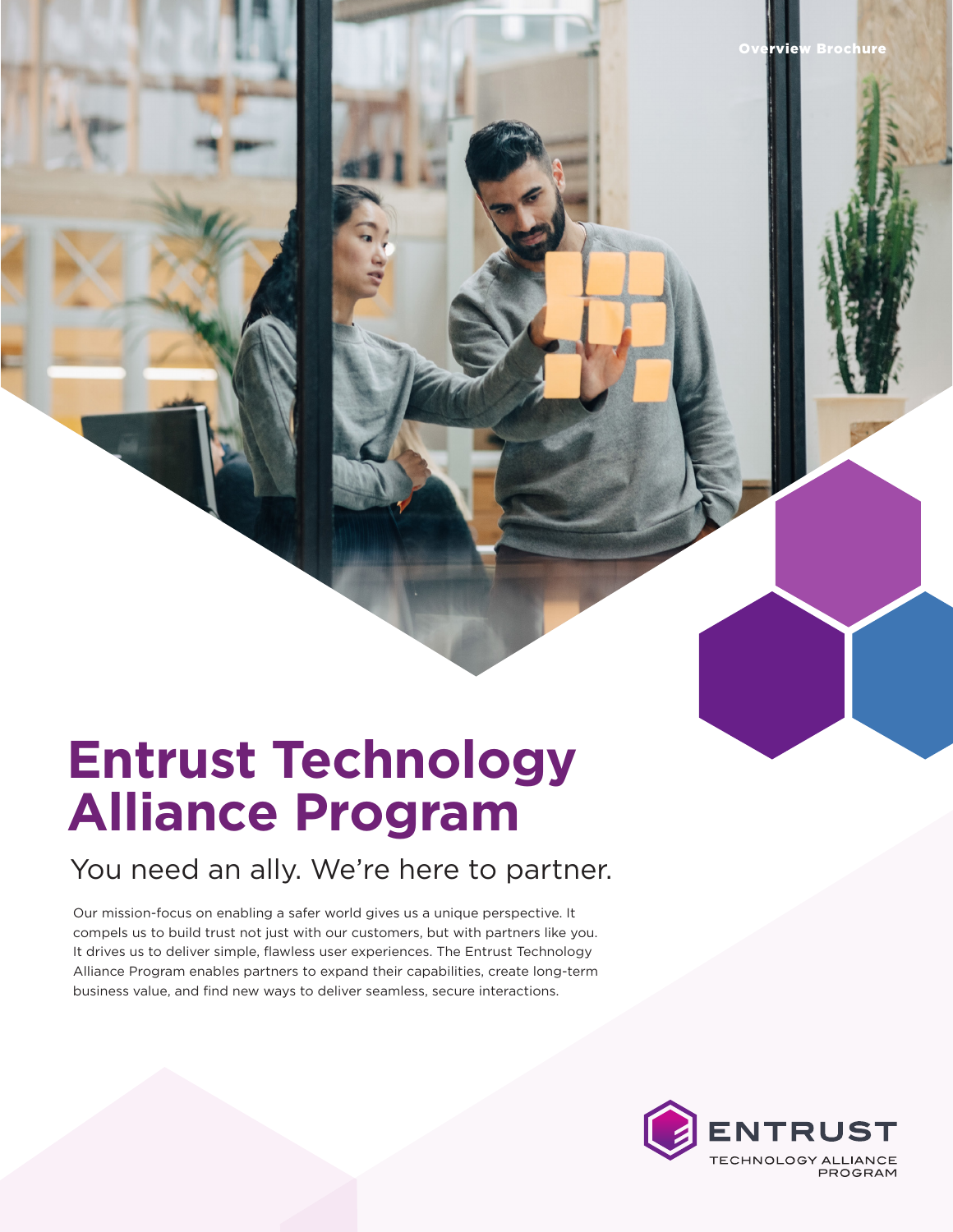# Where partnership makes the difference



The program provides Entrust Alliance partners with the technical tools and support to integrate Entrust technologies with their organization's products and services. This includes the opportunity to join specialized tracks with targeted benefits for integration with our Identity, Certificate, Central Issuance, or Instant Issuance solutions — as well as a chance to receive the Entrust Ready recognition.

The program also provides business and marketing benefits to extend market reach and drive real revenue. It is focused, easy to participate in, and provides tangible benefits for participants and our joint customers.

### **Where data security and identity live**

The sharing of experience and expertise among partners is fundamental for successful innovation and business development. The Technology Alliance Program empowers you to explore the potential of Entrust's technology portfolio and tap into our vast industry experience. By joining the program, you will partner with a company that ranks as both a visionary and a leader according to top industry analysts. We are also a long-standing provider for companies and governments of all sizes around the world.

### **Entrust Technology Alliance Program Benefits**

- Designed to be easy to use, results driven, and customer focused.
- Combine your strengths with ours to develop innovative applications and services.
- Gain direct access to Entrust technology experts.
- Access relevant Entrust Test system to validate and demonstrate the joint solution.
- Share industry best practices and develop your network.
- Receive the sales and marketing support you need to grow your business and ensure our joint customers' satisfaction.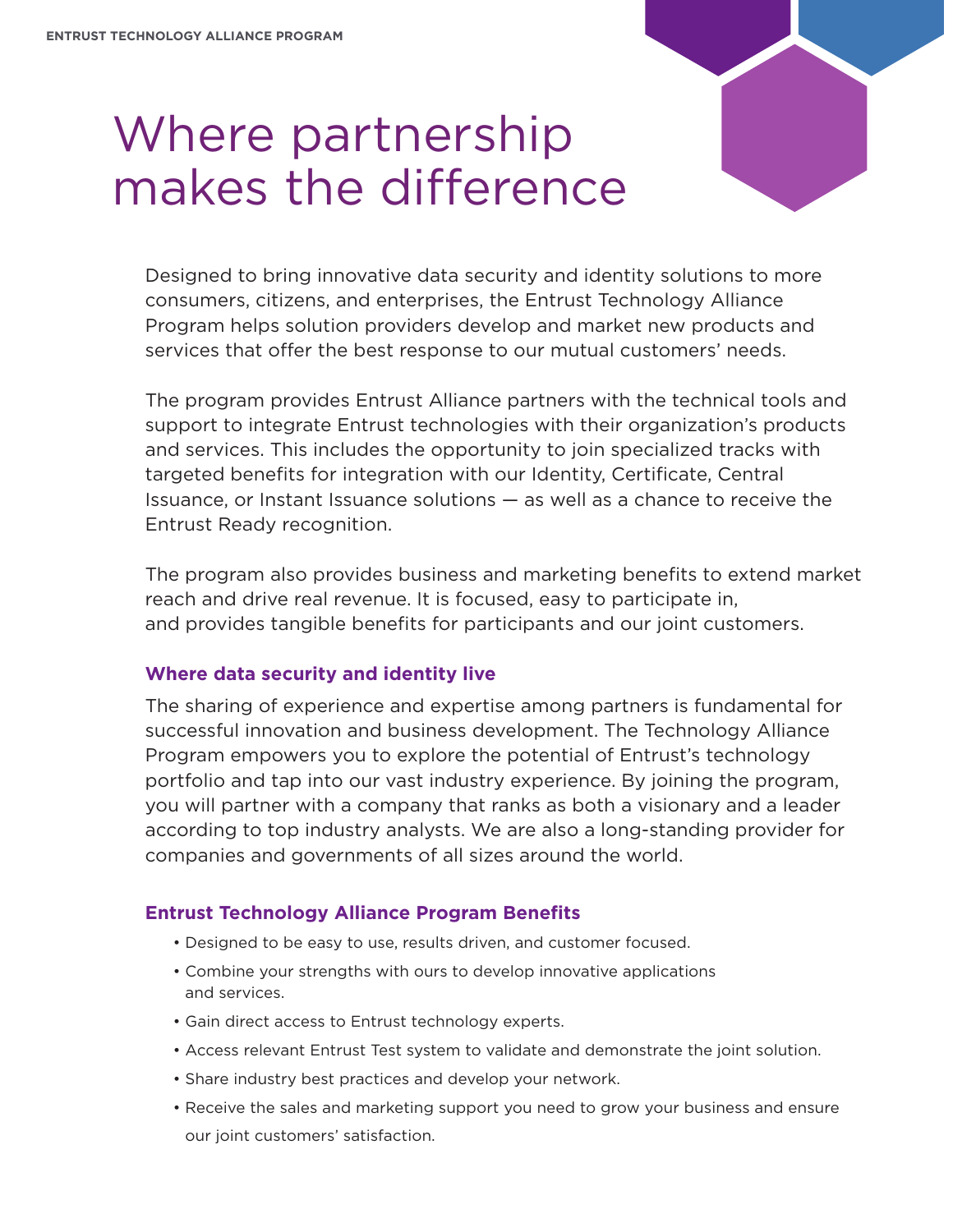# Designed with your needs in mind

At Entrust, we believe we can achieve more by working side-by-side with our alliance partners, because the best results come from exciting and efficient collaboration. Our partnerships are driven by a shared vision of the future of data and security technology, as well as the ambition to continuously fuel innovation.

We value diversity and teamwork, and we strive for excellence. You can count on us to support you in growing your business and ensuring our joint customers' satisfaction.

#### **Elegance in simplicity**

The Technology Alliance Program offers numerous resources. From simple co-deployment validation testing to co-development and marketing of new solutions, the program is designed to be easy to use, results driven, and customer focused.

#### **Partnership**

*Who is it for?* Organizations who want to integrate with specific Entrust products, leverage Entrust technologies to develop new solutions, or develop a close working relationship with Entrust to increase market share in existing markets or to open new marketing opportunities.

#### *Next steps*

*Contact us so we can discuss the partnership, enroll you in our program and develop the integration and the joint go to market plans.*

#### **Partners have access to:**

- Product APIs and SDKs
- Integration testing environment and plans to validate integration with Entrust products
- Support from Entrust integration experts
- Joint sales and marketing planning and promotional opportunities
- Formal technical support for validated integrations
- Product roadmap sessions